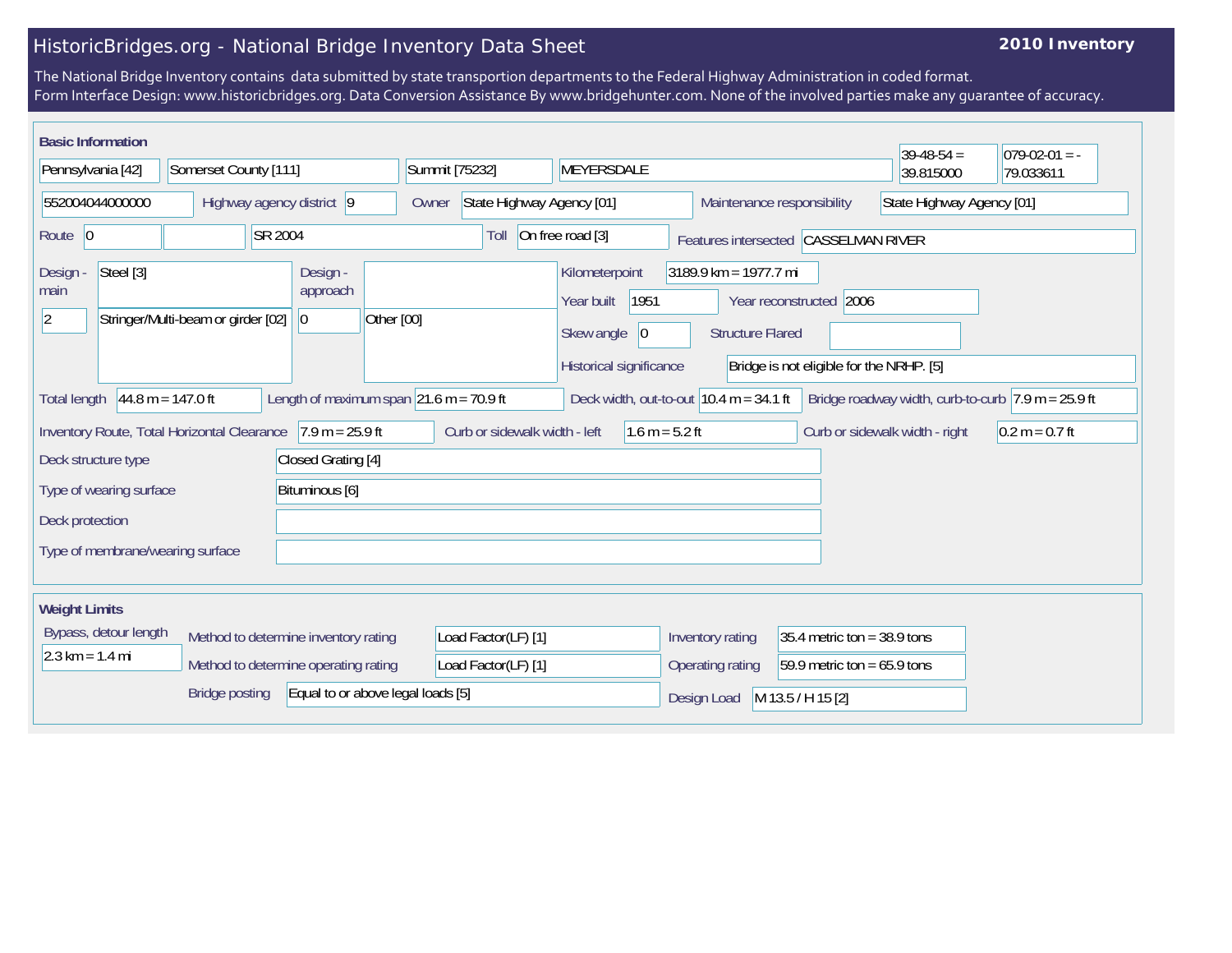| <b>Functional Details</b>                                                                                     |                                                  |                                                                                         |                                                       |                      |  |  |  |  |
|---------------------------------------------------------------------------------------------------------------|--------------------------------------------------|-----------------------------------------------------------------------------------------|-------------------------------------------------------|----------------------|--|--|--|--|
| 1505<br>Average daily truck traffi 5<br>Average Daily Traffic                                                 | Year 2008<br>%                                   | Future average daily traffic                                                            | 2019<br>4089<br>Year                                  |                      |  |  |  |  |
| Minor Collector (Rural) [08]<br>Road classification                                                           | Lanes on structure 2                             |                                                                                         | Approach roadway width<br>$7.9 m = 25.9 ft$           |                      |  |  |  |  |
| Type of service on bridge Highway-pedestrian [5]                                                              | Direction of traffic 2 - way traffic [2]         |                                                                                         | Bridge median                                         |                      |  |  |  |  |
| Parallel structure designation<br>No parallel structure exists. [N]                                           |                                                  |                                                                                         |                                                       |                      |  |  |  |  |
| Waterway [5]<br>Navigation control<br>Type of service under bridge<br>Lanes under structure<br>$\overline{0}$ |                                                  |                                                                                         |                                                       |                      |  |  |  |  |
| Navigation vertical clearanc<br>$0 = N/A$                                                                     | Navigation horizontal clearance $ 0 = N/A$       |                                                                                         |                                                       |                      |  |  |  |  |
| Minimum navigation vertical clearance, vertical lift bridge                                                   |                                                  | Minimum vertical clearance over bridge roadway                                          |                                                       | 99.99 m = $328.1$ ft |  |  |  |  |
| Minimum lateral underclearance reference feature Feature not a highway or railroad [N]                        |                                                  |                                                                                         |                                                       |                      |  |  |  |  |
| Minimum lateral underclearance on right $0 = N/A$                                                             | Minimum lateral underclearance on left $0 = N/A$ |                                                                                         |                                                       |                      |  |  |  |  |
| Minimum Vertical Underclearance $ 0 = N/A$                                                                    |                                                  | Minimum vertical underclearance reference feature Feature not a highway or railroad [N] |                                                       |                      |  |  |  |  |
| Appraisal ratings - underclearances N/A [N]                                                                   |                                                  |                                                                                         |                                                       |                      |  |  |  |  |
|                                                                                                               |                                                  |                                                                                         |                                                       |                      |  |  |  |  |
|                                                                                                               | <b>Repair and Replacement Plans</b>              |                                                                                         |                                                       |                      |  |  |  |  |
| Type of work to be performed                                                                                  | Work to be done by contract [1]<br>Work done by  |                                                                                         |                                                       |                      |  |  |  |  |
| Replacement of bridge or other structure because<br>of substandard load carrying capacity or substantial      | Bridge improvement cost<br>$ 0\rangle$           | Roadway improvement cost                                                                | $ 0\rangle$                                           |                      |  |  |  |  |
| bridge roadway geometry. [31]                                                                                 | Length of structure improvement                  | 56 m = $183.7$ ft                                                                       | Total project cost<br>2000                            |                      |  |  |  |  |
|                                                                                                               | Year of improvement cost estimate                |                                                                                         |                                                       |                      |  |  |  |  |
|                                                                                                               | Border bridge - state                            |                                                                                         | Border bridge - percent responsibility of other state |                      |  |  |  |  |
|                                                                                                               | Border bridge - structure number                 |                                                                                         |                                                       |                      |  |  |  |  |